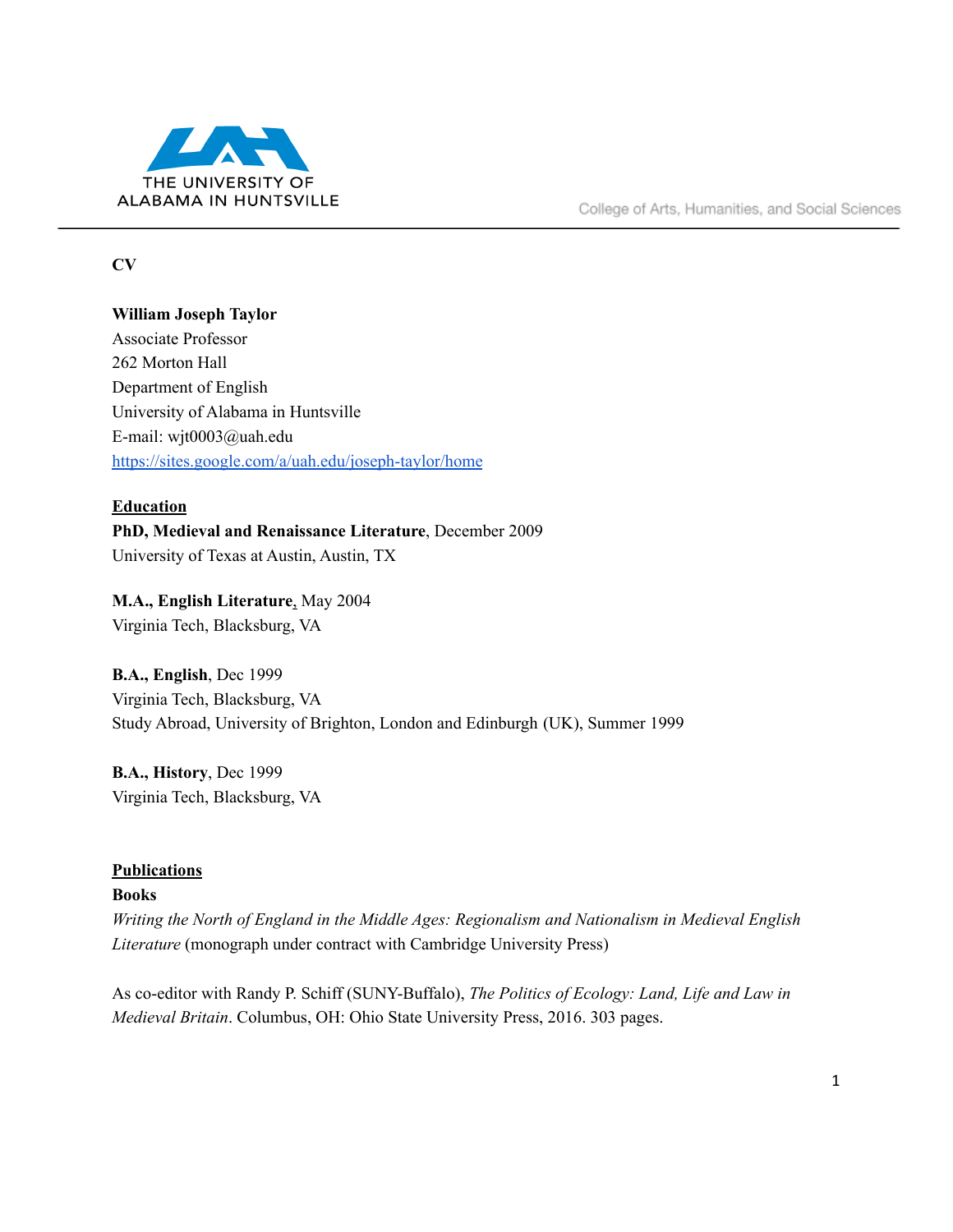## **Peer Reviewed Articles and Essays**

"When a stranger sojourns with you in your land": Loving the Refugee as Neighbor in the *Canterbury Tales* and *Refugee Tales*." *Exemplaria* 32, no. 3 (2020): 248-68.

"Quiet Riot: A Politics of Noise in the *Canterbury Tales*." *Chaucer Review* 53, no. 2 (2018): 178-93.

"Arthurian Biopolitics: Sovereignty and Ecology in *Sir Gawain and the Carl of Carlisle*." *Texas Studies in Literature and Language* 59, no. 2 (2017): 182-208. **Winner of the Tony Hilfer Prize for best** *TSLL* **essay in 2017**

"Sovereign Ecologies: Securing the Royal Flesh in Anglo-Norman Historiography" in *The Politics of Ecology: Land, Life, and Law in Medieval Britain*. Eds. Randy P. Schiff and Joseph Taylor, 179-209. Columbus, OH: Ohio State University Press, 2016.

with Randy P. Schiff, "Introduction: The Politics of Ecology" in *The Politics of Ecology: Land, Life, and Law in Medieval Britain*. Eds. Randy P. Schiff and Joseph Taylor, 1-30. Columbus, OH: Ohio State University Press, 2016.

"Sovereignty, Oath, and the Profane Life in the *Avowing of Arthur*," *Exemplaria* 25, no. 1 (2013): 36-58.

""Me longeth sore to Bernysdale": Centralization, Resistance and the Bare Life of the Greenwood in *A Gest of Robyn Hode*," *Modern Philology* 110, no. 3 (2013): 313-339.

"Chaucer's Uncanny Regionalism: Rereading the North in the *Reeve's Tale*," *Journal of English and Germanic Philology*, 109, no. 4 (2010): 468-489.

#### **Book Reviews**

Shawn Normandin. *Chaucerian Ecopoetics: Deconstructing Anthropocentrism in the Canterbury Tales*. New York: Palgrave Macmillan, 2018. *Studies in the Age of Chaucer* 41 (2019): 391-95.

Susan Nakley. *Living in the Future: Sovereignty and Internationalism in the Canterbury Tales*. University of Michigan Press, 2017. *Arthuriana* 28.3 (2018): 117-18.

Lynn Staley, *The Island Garden: England's Language of Nation from Gildas to Marvell*. Notre Dame, IN: University of Notre Dame Press, 2012. *Journal of English and Germanic Philology* 113.3 (2014): 382-85.

Timothy S. Jones, *Outlawry in Medieval Literature*. New York: Palgrave, 2010. *Journal of English and Germanic Philology* 112.2 (2013): 221-224.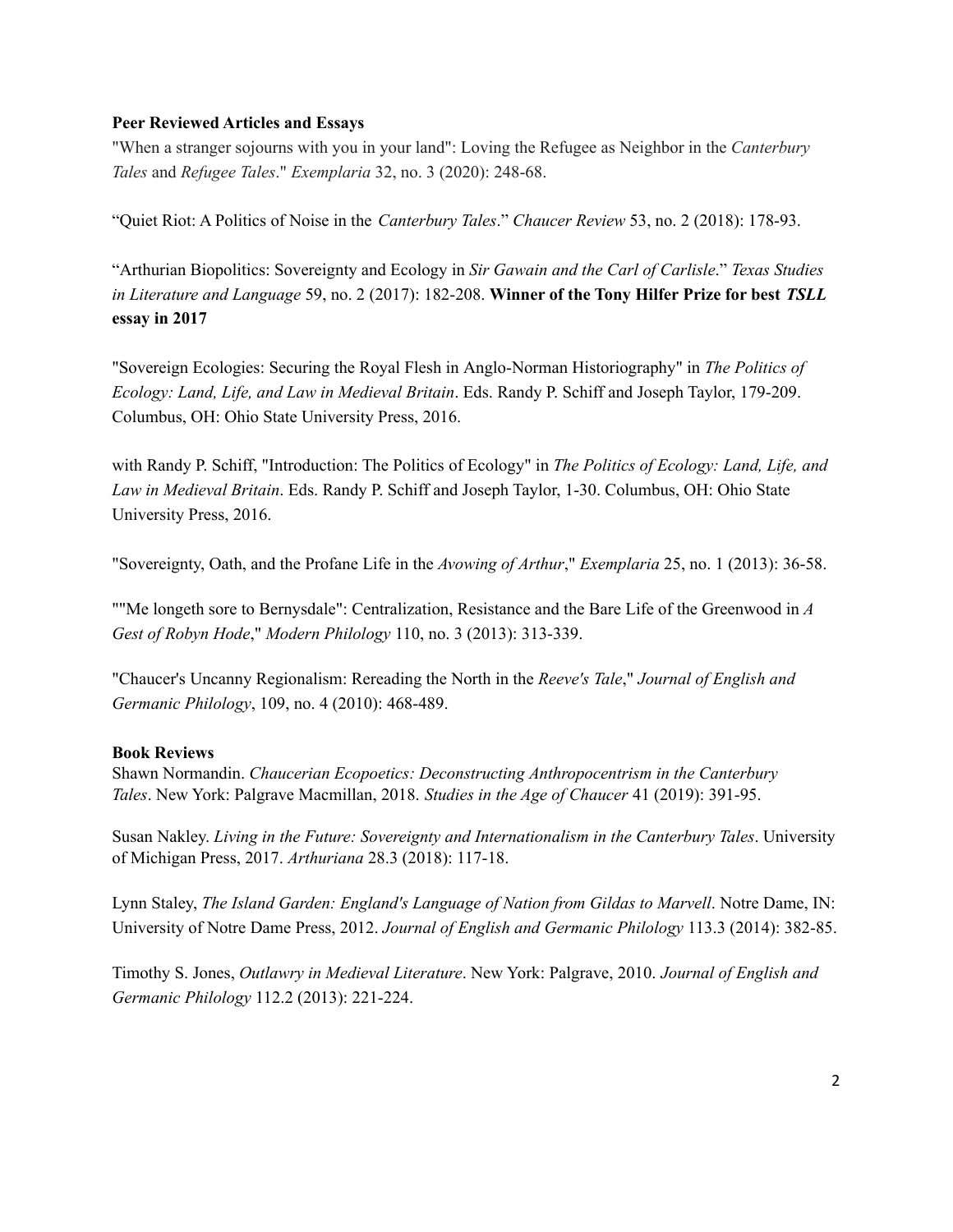Neil Cartlidge, ed. *Heroes and Anti-Heroes in Medieval Romance*. Cambridge: D. S. Brewer, 2012. *The Medieval Review* (2012) <http://quod.lib.umich.edu/t/tmr/>

# **Scholarship in Progress**

*Fluid Spaces: Sovereignty and Ecology in Medieval Britain* (book project in development)

"'Where the Unsaid Goes Unspoken': Translation As a Matter of Life and Death in the *Legend of Good Women* and *Refugee Tales*" (article in preparation)

## **Presentations and Conference Papers**

Presenter: "'Where the Unsaid Goes Unspoken': Language *IS* Life in the *Legend of Good Women* and *Refugee Tales*." Biennial New Chaucer Society Congress. Durham, UK. July 2021.

Panel Organizer: "Medieval Ecomaterialistm: Reading Ruins in Medieval Literature." Biennial Conference for the Association for the Study of Literature and the Environment. Davis, CA. June 2019.

Presenter: "A Coming Community: The Anglo-Scottish March in the Late Middle Ages." Biennial New Chaucer Society Congress. Toronto, Canada. July 2018.

Presenter: "A Political Theology of the Refugee as Neighbor." International Congress on Medieval Studies. Kalamazoo, MI. May 2018.

Session Organizer. *Borders of Perception*. Sewanee Medieval Colloquium. Sewanee, TN. March 2017.

Presenter: "Quiet Riot: Sound Studies and Chaucer's Ear for the City." Biennial New Chaucer Society Congress. London, UK. July 2016.

Session organizer (2 sessions, Paper Panel and Roundtable). *An Audible Medieval Past*. Biennial New Chaucer Society Congress. London, UK. July 2016.

Session Organizer (2 sessions). *Medieval Domains: Forests and Waterways*. Sewanee Medieval Colloquium. Sewanee, TN. April 2016.

Panel Chair. *Allegorical War*. Sewanee Medieval Colloquium. Sewanee, TN. April 2015.

Presenter: "In the pines, in the pines…: Ovid's Trees in the *Metamorphoses*." Invited Lecture, Society For Ancient Languages. Huntsville, AL, October 2014.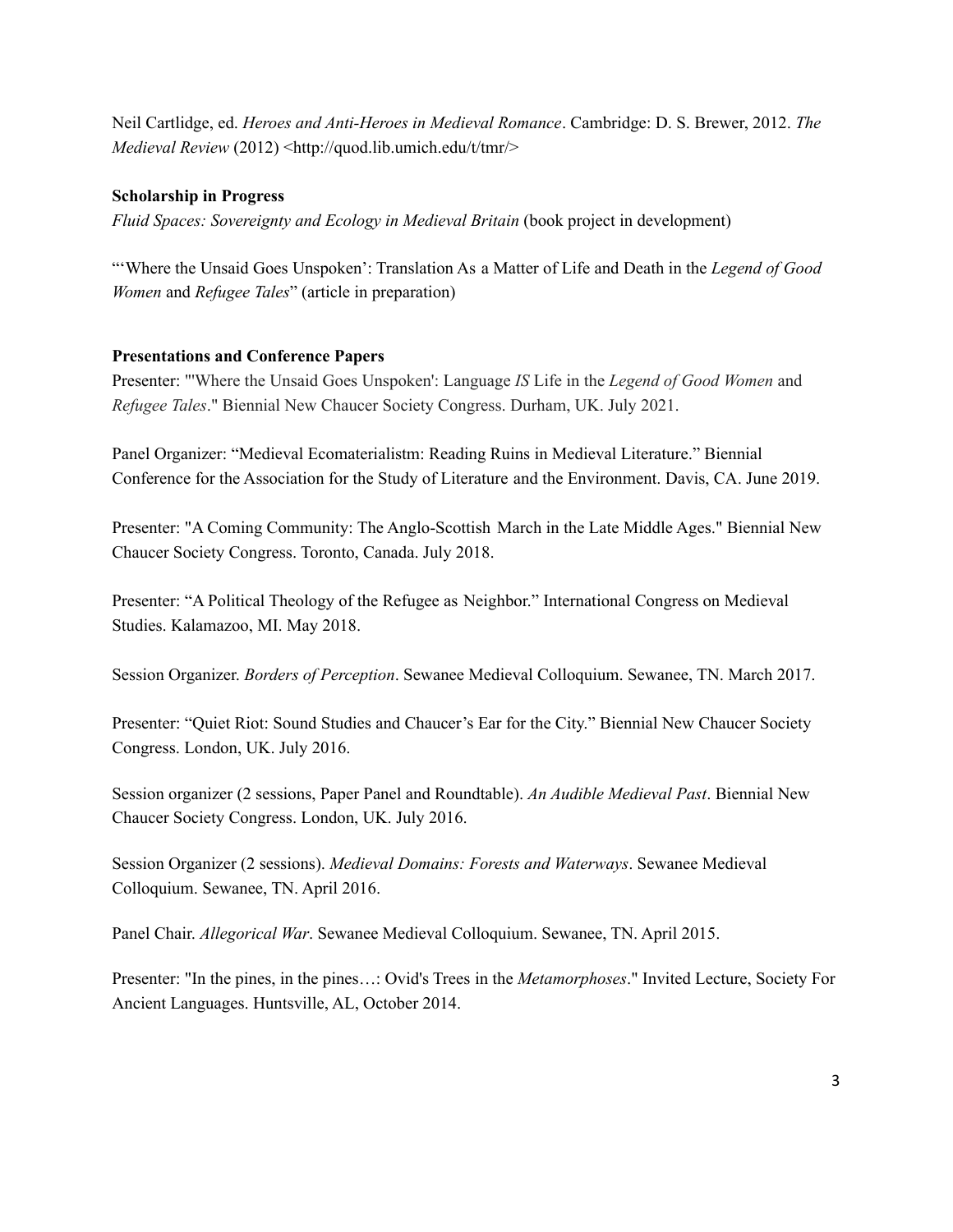Panel Chair. *Chaucerian Emotions*. Sewanee Medieval Colloquium. Sewanee, TN. April 2014

Presenter: "Arthur's Biopolitical Milieu: Waterways and Conquest in Geoffrey of Monmouth's *Historia*." MLA Convention, Chicago, IL. January 2014.

Presenter: "Through the Strait Gait of the Medieval Stage: Northern Messianism and the Towneley Cycle." Annual Meeting of the Medieval Academy of America. Knoxville, TN. April 2013.

Session Organizer. *Greenwood Ecologies: A Roundtable*. Biennial New Chaucer Society Congress. Portland, OR. July 2012

Presenter: "Work Like the Devil: Redemptive Neighborhoods in Chaucer's *Friar's Tale*" (To Further a Political Theology of the Neighbor). Biennial New Chaucer Society Congress. Portland OR. July 2012

Panel Chair. *Historicity*. Surface, Symptom and the State of Critique. Symposium held by *Exemplaria*, Austin, TX. February. 2012.

Presenter: "'Kyll or sley, or laye adoune': Sovereign Misrule and Border Biopolitics in the Northern Gawain Romances." International Congress on Medieval Studies. Kalamazoo, MI. May 2011

Presenter: "Speaking of Chaucer." Invited Lecture for the English Author Tea Event, Huntsville Literary Association. Huntsville, AL. February 2011.

Presenter: "Macbeth Among the Animals." Pre-Show Lecture for American Shakespeare performance of *Macbeth*. Huntsville, AL. January 2011.

Presenter: "Revulsion, Resistance, and Refiguring "The North" in the Medieval Literature of the Scottish Border." MLA Convention. Los Angeles, CA. January 2011

Presenter: "Smashing the North's Face: William of Malmesbury and the Ethics of Nationhood." MLA Convention. San Francisco, CA. December 2008

Presenter: "Collapsing Spaces and the Uncanny North in Chaucer's *Reeve's Tale*." Biennial New Chaucer Society Congress. Swansea, Wales, UK. July 2008

Presenter: "'A myle brood of twenty foot of space': Physical and Social Space in Fragment I of the *Canterbury Tales*." Biennial New Chaucer Society Congress. New York, NY. July 2006

Presenter: "The Rhetoric of the *Troilus*: Chaucer's Truths About Language and Their Applications in Modern Pedagogy." SAMLA Convention. Atlanta, GA. November 2003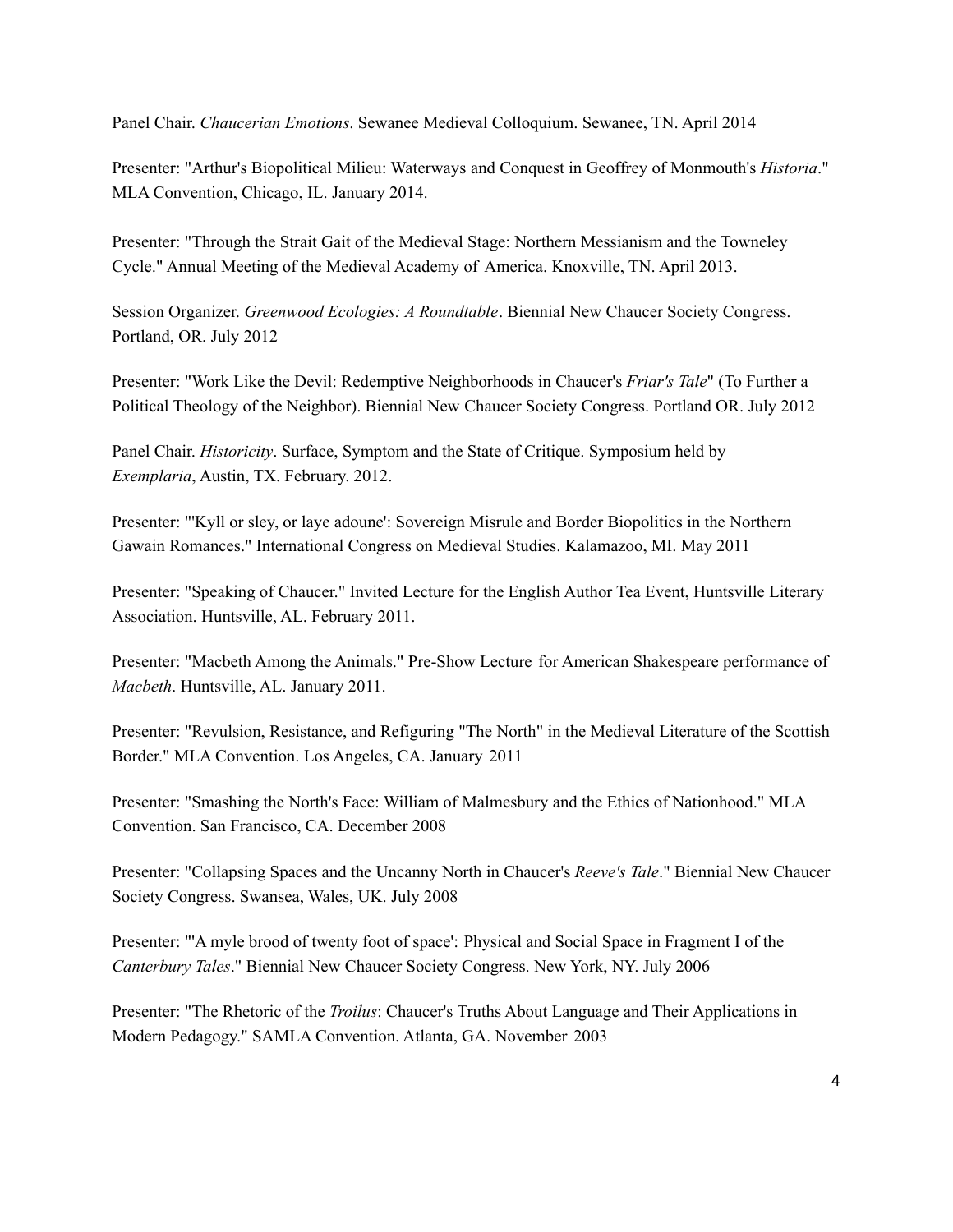Presenter: "Chaucer and Pandarus: The Introverted Author's Self-Embodiment." Southeastern Medieval Association Annual Conference. Fayetteville, AR. October 2003

Presenter: "The Filtration of the Trojan Narrative in Chaucer's *Troilus and Criseyde*." International Congress on Medieval Studies. Kalamazoo, MI. May 2003

## **Courses Taught**

# **University of Alabama in Huntsville**

English 101 and 102: Freshman Composition English 105: Honors Freshman Composition English 205: British Literature I English 207: Literatures and Cultures I English 207 (Online): Literature and Cultures I English 207: Literature and Cultures I at College Academy (Jemison High School) English 209: Honors Literature and Cultures I English 250: Honors World Literature I English 305: Introduction to the Major and Minor English 335: British Literature Survey for English Majors and Minors English 403 and 503 (Graduate): Literary Theory and Criticism English 408 and 508 (Graduate): History of the English Language English 450: Chaucer (undergraduate) English 451 and 551 (Graduate): Middle English Literature Survey English 451 and 551 (Graduate): Arthurian Romance English 649 Special Topics: Medieval Monsters English 650: Chaucer (Graduate) English 655: Seminar in Medieval Literature English 698: Independent Study (Valerie Lotz 2012; Farid Alkhafaji 2013)

# **Departmental and Related Positions**

## **University of Alabama in Huntsville**

Associate Professor, Aug. 2016-present Assistant Professor, Jan 2010-2016

## **Department, College, and University Service**

**University of Alabama in Huntsville**

Director of Freshman Composition (2015-2016) Faculty Senator (2013-2017, 2019-present) Faculty Senate President-Elect (2021)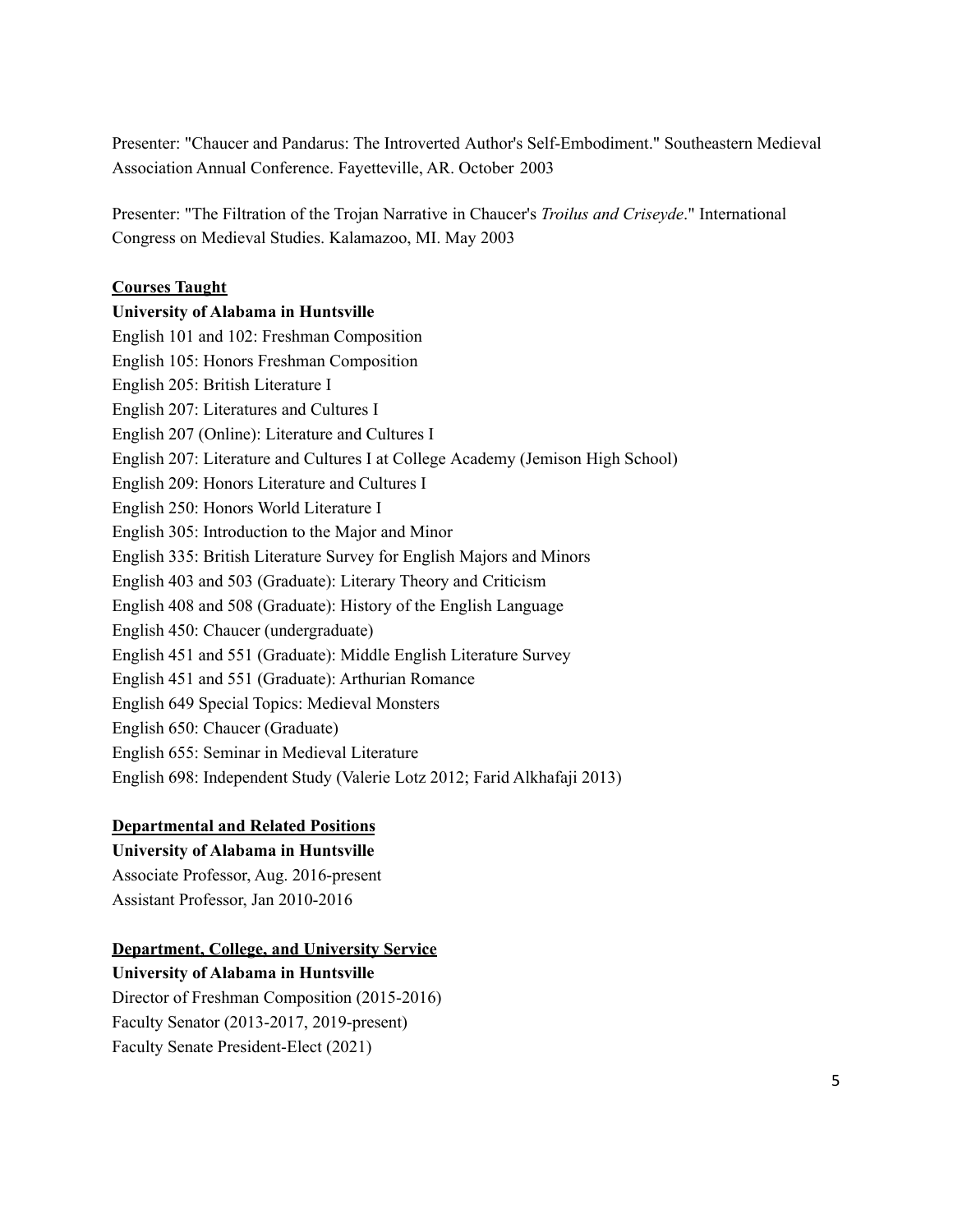#### **Committees**

Faculty Appeals Committee (2019-present) University Individual Investigator Distinguished Research Awards Committee (Spring 2018) Committee for Reviewing Research Infrastructure Proposals (2018) Humanities Center Steering Committee (2016-present) Faculty Senate Undergraduate Curriculum Committee (2018-present) Faculty Senate Finance and Resources Committee (2013-2017; 2019-2021) Chair, Faculty Senate Finance and Resources Committee (2015-2017; Co-chair 2019-present) Faculty Senate Executive Committee (2015-2017, 2021-present) University Online Task Force (Spring 2017) Search Committee, UAH VP for Finance and Administration (Summer 2017) College of Arts, Humanities, and Social Sciences Promotions and Tenure Advisory Committee (2016) Committee Chair (Pavica Sheldon tenure case, 2016) University Graduate Council (2014-2015) University Graduate Council Thesis/Dissertations Committee (2014-2015) Faculty Sponsor, Alpha Lambda Delta Freshman Honor Society (2011-2016) Department Assessment Committee (2015-16) Department Standing Curriculum Committee (2016-present) Curriculum Committee Chair (2018-2019) Department Recruitment and Retention Committee (2019-present) Department Writing Program Administration Committee (2016-2019) Composition Assessment Chair for SACSCOC Accreditation (2015-16) Department EH 105 Common Text (2014-2017) Department Special Committee on Graduate Capstone Project (Summer 2013) Co-organizer, Department of English Graduate Student Conference (2013, 2019, 2020). Department Committee for Curriculum Overhaul (2011-2012) Department Composition Committee (2010-2011) Department Hiring Committee Two full time Lecturers in Composition, 2019 Assistant Professor in Rhetoric and Writing Studies, 2016 Two full time Lecturers in Composition, 2015 Instructor of Composition and Creative Writing, 2012 Assistant Professor in Dramatic Literature, 2010 Department Tenure Committee Chair Anna Foy (2018) Chad Thomas (2017)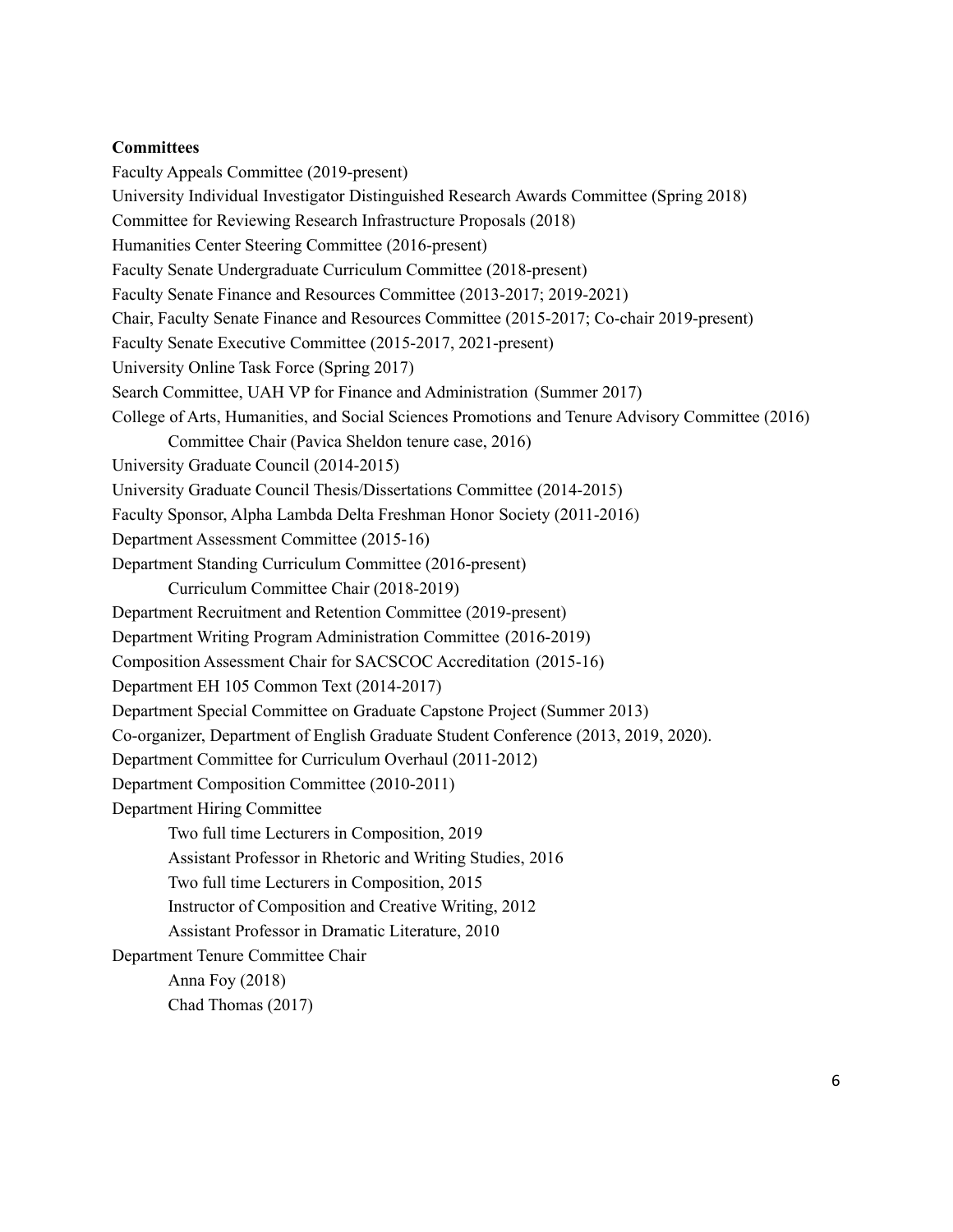Department Tenure-Earning Reappointment Committee Joy Robinson (2019) Gaines Hubbell (2021) Department Lecturer Reappointment Committee Chair Rebecca Hazlewood (2020) Anna Weber (2018) Michael McGinnis (2017) Susan Friedman (2016) Heather Cross (2015) Department Lecturer Reappointment Committee Susan Friedman (2020) Heather Cross (2019) Seth Lee (2019) Julie Naviaux (2018) Susan Friedman (2014) Out of Department Reviewer for Reappointment Psychology (2020) Art, Art History, and Design (2018) Philosophy (2017)  $History (2018)$ Out of Department Reviewer for Tenure and Promotion Philosophy (2019) Education  $(2020)$ 

#### **MA Thesis Committees**

Hannah Thomas 2019 Tyler Womble 2018-19 Sarah Moore 2015-16 (chair) Kat Padilla (2015-16) Melissa Black 2015 John Bjorne 2013-14 (chair) Krista Reeves 2014 Barry Rich 2012-13 (chair) Ryan Brown 2012 Raluca Markow 2011

#### **MA Capstone Projects**

Angela Hieronymi 2021 (chair) Whitney Taylor 2021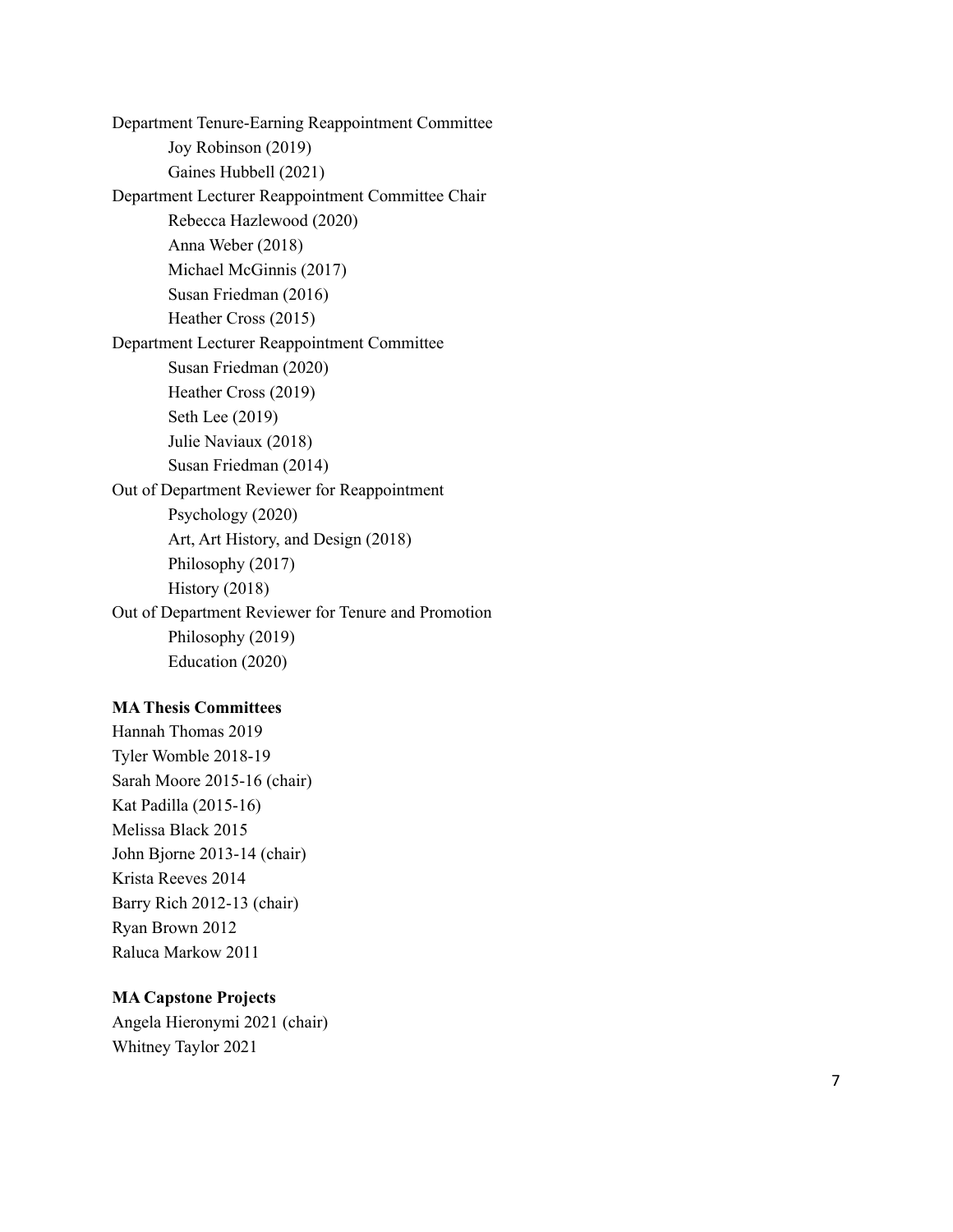Andrew Arnold 2019 Melissa Guerrero 2019 (chair) Kerri Satterfield 2017 (chair) Alexander Perry 2014 (chair) Ashley Macemon 2014 (chair)

## **MA Exam Committees**

Farid Alkhafaji 2013 (chair) Victoria Miller 2013 Natalie Graham 2013 Jason Gabriel 2013 Ashley Clark-Brazelton 2013 Nathaniel Lindsey 2013 Bonnie Winstel 2013 Kristi Caudill 2012 (chair) Erin Riddle 2012 (chair) Jake Cornelius 2012 Tamara White 2011 Elizabeth Lack 2011 Susana Viscara 2011

## **Honors Capstone Chair**

Shannon Kruse (2019)

## **Professional Service**

Member of Editorial Board, *Bulletin of the [International](http://bulletin.iarhs.org/index.php/IARHSBulletin/index) Association of Robin Hood Studies* Peer-reviewer for *PMLA*, *Exemplaria*, *English Studies*, *Texas Studies in Literature and Language*, *Bulletin of the International Association of Robin Hood Studies*, and *CLIO* Sewanee Medieval Colloquium Advisory Committee 2016-present

## **Fellowships, Grants and Awards**

- Faculty Travel Grant \$3400 for travel to New Chaucer Society Congress (Durham UK 2020)- University of Alabama in Huntsville Humanities Center, CAHSS Dean's Office, and Provost
- Faculty Travel Grant \$2000 for travel to Association for the Study of Literature and the Environment (UC-Davis 2019)- University of Alabama in Huntsville Humanities Center, CAHSS Dean's Office, and Provost
- Faculty Travel Grant \$2000 for travel to New Chaucer Society Congress (Toronto 2018)- University of Alabama in Huntsville Humanities Center, CAHSS Dean's Office, and Provost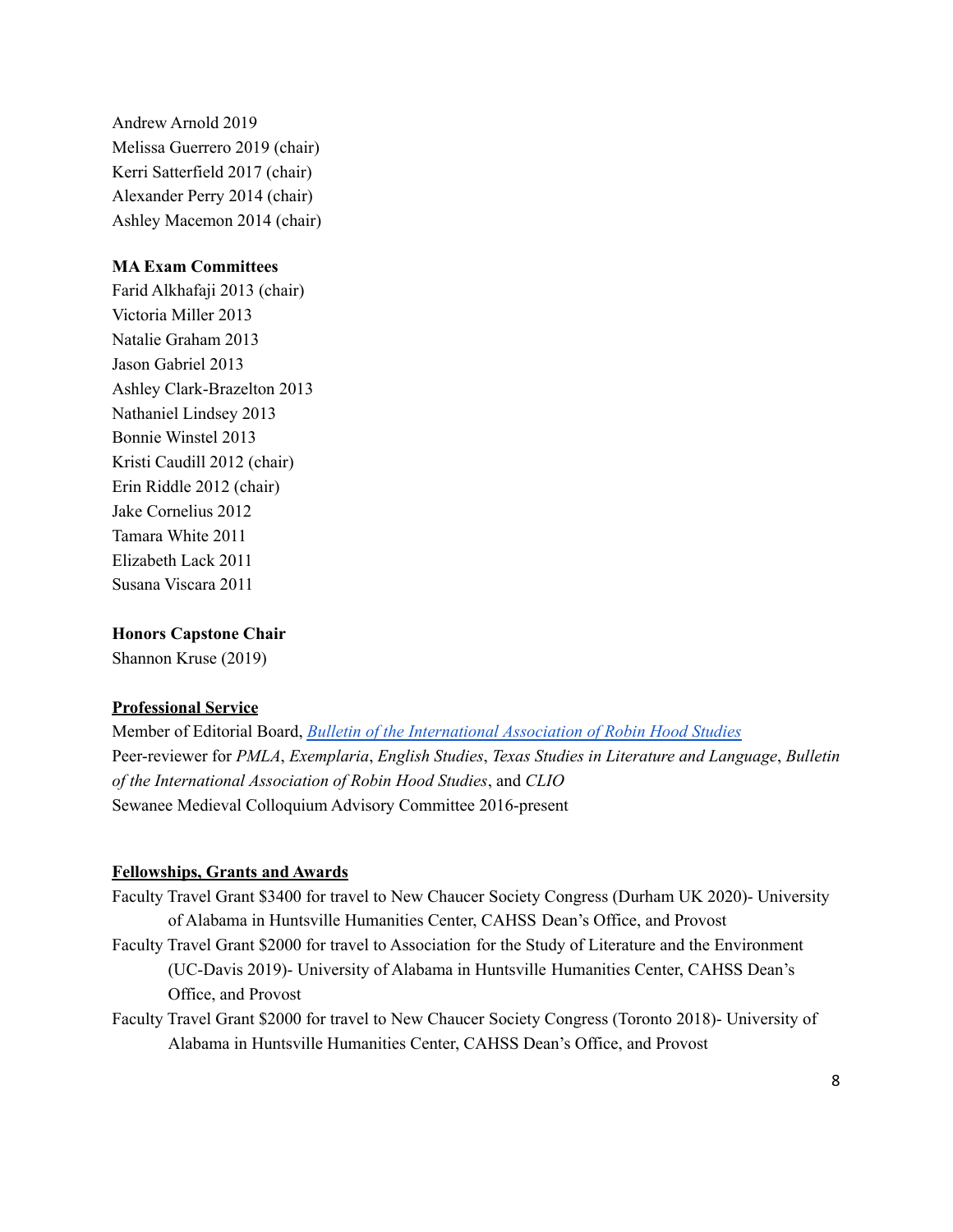- Faculty Travel Grant \$1200 for travel to International Congress on Medieval Studies (Kalamazoo, MI)- University of Alabama in Huntsville Humanities Center, CAHSS Dean's Office
- Research Grant \$1600 for research at Lancashire Archives and British Library, UK- University of Alabama in Huntsville Humanities Center, Dec. 2014
- Faculty Travel Grant \$2400 for travel to New Chaucer Society Congress (London 2016)- University of Alabama in Huntsville Humanities Center
- Distinguished Speakers Series \$2000 for visit of Dr. Kenneth Reinhard (UCLA)- University of Alabama in Huntsville. April 2015.
- Library Enhancement Grant for Sound Studies \$2946- University of Alabama in Huntsville Humanities Center, Dec. 2014
- Research Grant for *The Politics of Ecology* \$400- University of Alabama in Huntsville Humanities Center, Dec. 2014
- Faculty Travel Grant \$900 for travel to MLA Convention (Chicago 2014)- University of Alabama in Huntsville Humanities Center
- Library Enhancement Grant for Medieval Literature and Criticism \$3, 360- University of Alabama in Huntsville Humanities Center, Dec. 2011.
- Library Enhancement Grant for Medieval Literature and Criticism \$1,257- University of Alabama in Huntsville Humanities Center, Dec. 2010.
- Faculty Travel Grant \$900 for travel to MLA Convention (January 2011) and to the International Congress on Medieval Studies (May 2011) – University of Alabama in Huntsville Humanities **Center**
- Doctoral Fellowship, Graduate School, University of Texas at Austin, 2008-2009
- Maxine Hairston Prize for Teaching Excellence, Department of Rhetoric and Writing, University of Texas at Austin, 2006-2007
- Martin Crow Fellowship Award for Chaucer Studies, Department of English, University of Texas at Austin, 2005-2006
- Carolyn Pace Chermside Award for Best Master's Thesis, Department of English, Virginia Tech, May 2004
- Professional Development Award, Office of Graduate Studies, University of Texas at Austin, Spring 2009
- Professional Development Award, Department of English, University of Texas at Austin, Summer 2008
- Professional Development Award- Department of English, University of Texas at Austin, Fall 2006
- Travel Award, Department of English, Virginia Tech, Spring 2003
- Travel Award, Department of English, Virginia Tech, Fall 2003
- Travel Fund Award, Graduate Student Assembly, Virginia Tech, Spring 2003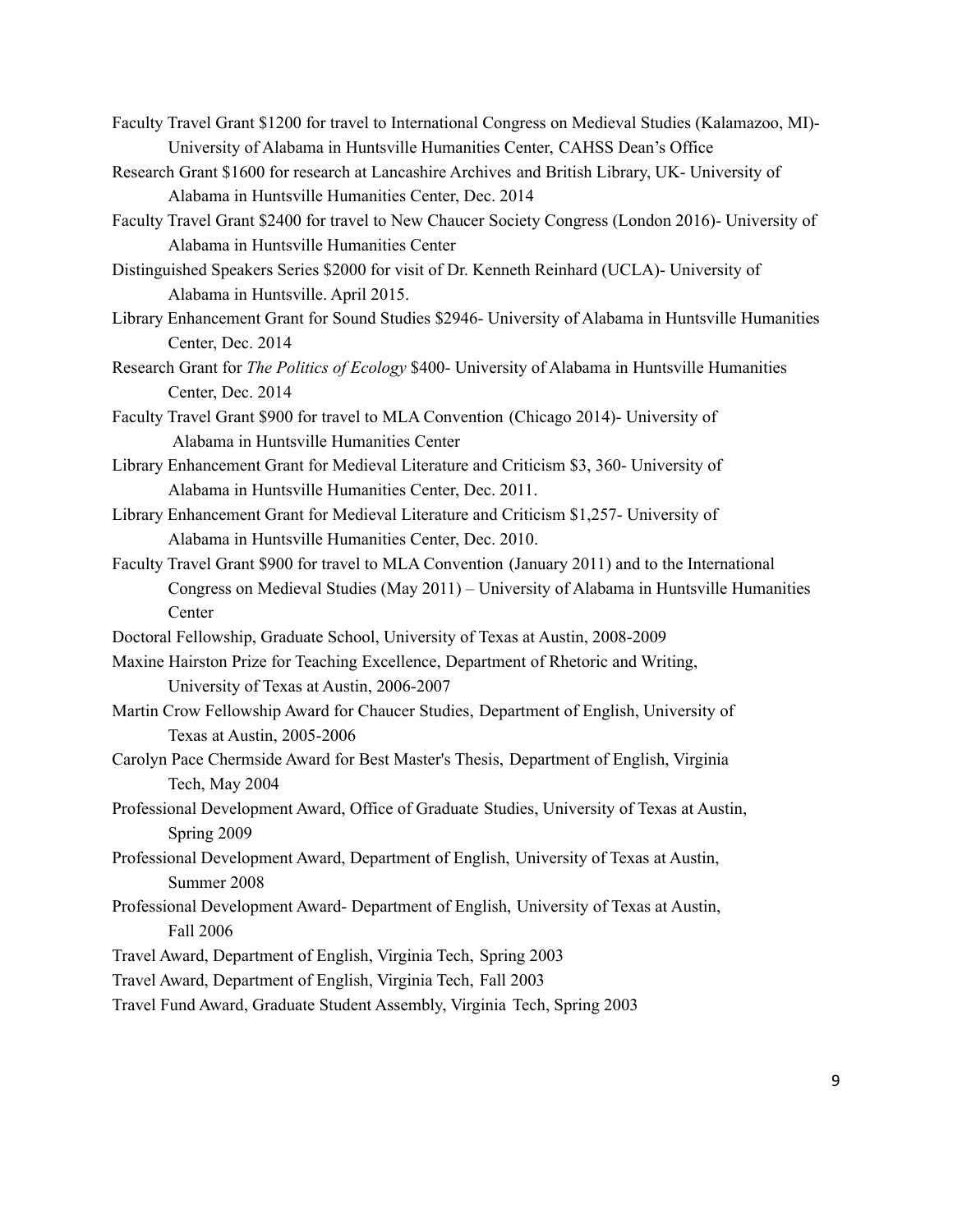#### **Graduate School Teaching and Service**

#### **University of Texas at Austin**

English 314L: Introduction to Literary Studies, Fall 2007 English 316K: Masterworks of British Literature, Spring 2007 Rhetoric 310: Intermediate Expository Writing, Spring 2008 Rhetoric 309S: Critical and Persuasive Writing, Summer 2006 Rhetoric 309S: Liberal Arts Honors, Fall 2009 Rhetoric 309L: The Writing Process, Fall 2005 Rhetoric 309K: Topics in Writing: The Rhetoric of the Outsider, Fall 2005, Spring 2006 Rhetoric 306: First-Year Writing, Fall 2004, Spring 2005, Summer 2005 (As TA) E316: Masterworks of World Literature, Summer 2009

#### **Virginia Tech**

English 1105: Freshman Writing Component, Cultural Embedding and the Primitive Cool, Fall 2003

English 1105: Freshman Writing Component, Critical Literacy, Fall 2002

- English 1106: Freshman Literature Component, Madness and Ethics: Literature and Writing, Spring 2004
- English 1106: Freshman Literature Component, Mona Lisas and Mad Hatters-Writing Through Cross-Cultural Contact, Spring 2003

#### **University of Texas at Austin**

Co-author of the current *Department of English Graduate Student Handbook* (online: www.utexas.edu/cola/depts/english/graduate/orientation/index.html) Assistant Director, Department of Rhetoric and Writing, 2006-2008 Member, Undergraduate Curriculum Committee, 2006-2007 Member, RHE 306 Text Selection Committee, 2006-2008 Co-Organizer, First-Year Forum Speaker Series, Lawrence Lessig, author of *Free Culture*, February 2007; Luis Alberto Urrea, author of *The Devil's Highway*, April 2008 Organizer and Co-lecturer, EXPLORE UT: Community Open House of UT-Austin, Rhetoric Seminar, "Representing Yourself on MySpace and Facebook," March 2008 Assistant Instructor, Department of English, 2006-2007 Assistant Instructor, Computer Writing and Research Lab, 2005-2006, Fall 2009 Assistant Instructor, Department of Rhetoric and Writing, 2004-2005, 2007-2008 Research Assistant, Dr. Marjorie Curry Woods, 2005-2006 Research Assistant, Dr. Jacqueline Henkel, *History of the English Language Web Annotated*